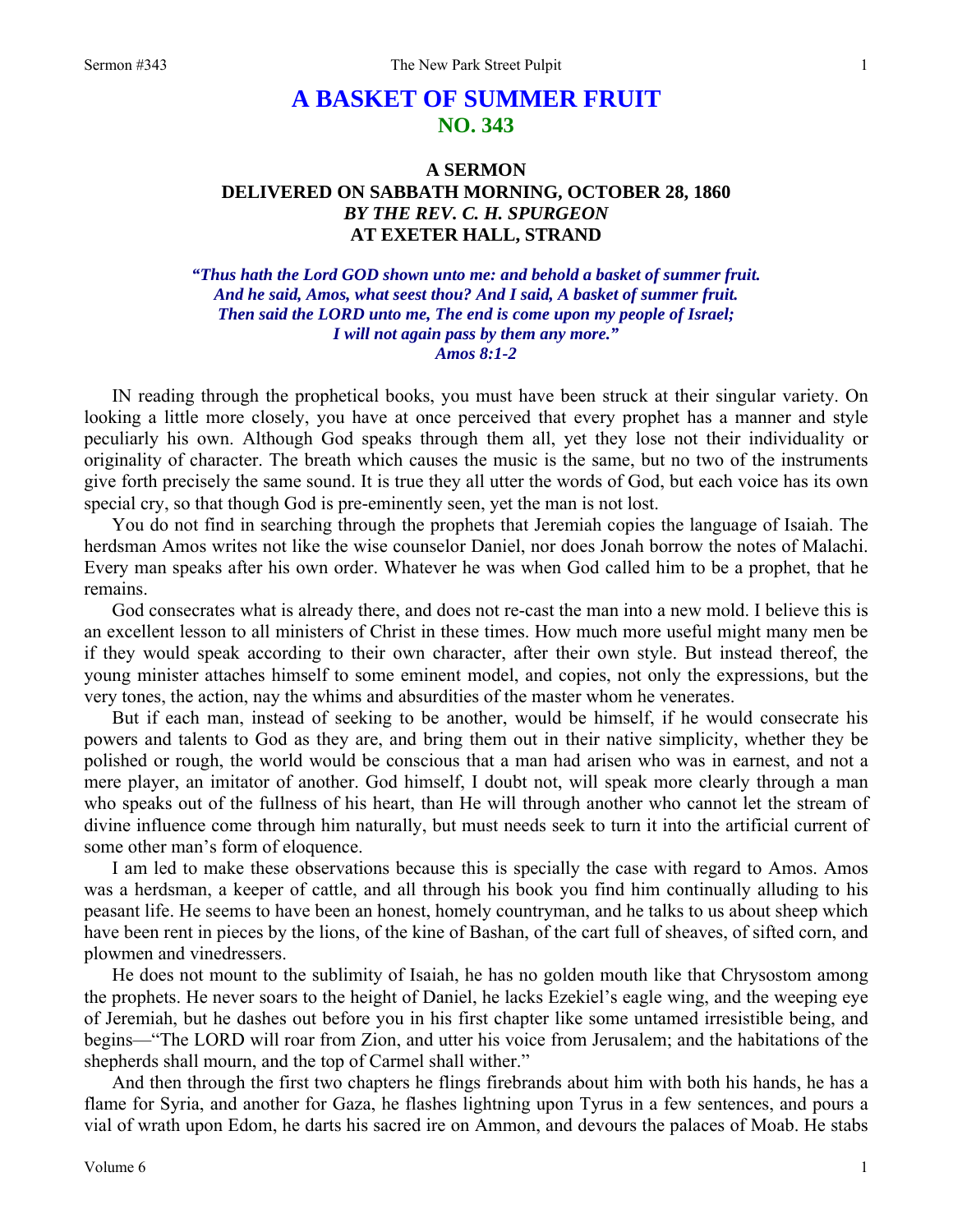his foes in short abrupt sentences, not aiming at eloquence, but speaking always like a herdsman. As Shamgar slew the Philistines not with the sword of Goliath, but with his own ox-goad, so does Amos come out against the sins of his times with no polished shaft taken out of the quiver of the noble, but with his own ox-goad, and right gloriously does he lay sin dead at his feet.

And now look at my text in the light of what I have already said. It appears that Amos was a skillful man, and able to turn his hand to other useful employments. There was one occupation which was usually given to men who had delicacy of hand and skill, that was the culture of the sycamore fig tree. You will find that Amos is called in one of the chapters of his own book, "a gatherer of sycamore fruit," a more correct translation might be a bruiser, a trainer or preparer of sycamore fruit, the sycamore fruit being like a fig, though not quite so excellent in flavor.

It was believed in the East that it would never ripen except it was a little bruised, so that some person was employed with an iron comb to scratch and wound the skin. Unwounded, the fruit, even when ripe, was too bitter to be eaten, but after it had been wounded, it ripened rapidly and became sweet, and was not an objectionable article of diet.

Now the good man had been wont to be employed by his neighbors at certain seasons of the year, in bruising their figs that they might become ripe. And now, in one of the visions which God gives to him, he sees neither the seraphim of Isaiah, nor the cherubim of Ezekiel, but he sees a basket of summer fruit, a vision suited to his capacity, and harmonizing with his occupation.

There is no need for any labored disquisition, there are no hard words in a herdsman's language and no great mysteries in a herdsman's vision. There is a basket of fruit which is so ripe that it has been gathered, and it is a sort of fruit—summer fruit—which will not keep, which will not lay by unto the winter, but which must be eaten at once.

Amos sees at once that God's purposes were now ripe with regard to His people Israel, and that the nation itself had become ripe in its sin, so ripe that it must be destroyed. It teaches us in these modern times, that there is a ripeness of men as well as of summer fruit, there is a ripening in holiness till we are gathered by the hand of Jesus for heaven, and a ripening in sin till we are swept away with the rough hand of death, and are cast away into the rottenness of destruction.

**I.** I shall use my text then in three different ways, the first remark being that GOD'S PURPOSES HAVE A RIPENESS.

God always times His decrees. He is never before His time, and He never is so much as a single hour behind. Many men are wise too late, God is always wise, and always proves His wisdom, not only by what He does, but by the time when He does it. Let us notice two of God's greatest acts, and notice the ripeness of them.

There was the *first advent* of the Lord Jesus Christ. God had promised to our forefather Adam in the garden that a mysterious seed of the woman should be born and should bruise the serpent's head. In mysterious signs He had shown to His people that a Messiah was coming, by many of His prophets had He spoken of Immanuel, God with us. But for thousands of years the Lord came not, although sin was rampant and the darkness dense, nothing could excite the Lord to an unwise haste. Nor on the other hand did He stay beyond the proper hour, for when *the fullness* of time was come, God sent forth His Son, born of a woman made under the law.

In heaven we shall probably discover that Christ came to die for our sins precisely at the only fitting moment, that in fact redemption's work could not have been so wisely accomplished at the gates of the garden of Eden as on Calvary, and that the reign of Herod and the Roman Caesar afforded the most fitting era for the sacrifice of the cross.

And so shall it be with regard to the *second advent* of our blessed Lord and Master, we are apt to say, "Why are His chariots so long in coming? Do not the virgins sleep because the bridegroom tarries, the wise as well as the foolish, have they not all slumbered and slept." And many be the servants who say in their heart, "My Lord delayeth his coming," and are ready therefore to beat their fellow servants, to drink and to be drunken, but cheer your hearts you who look for His appearing, He will not come too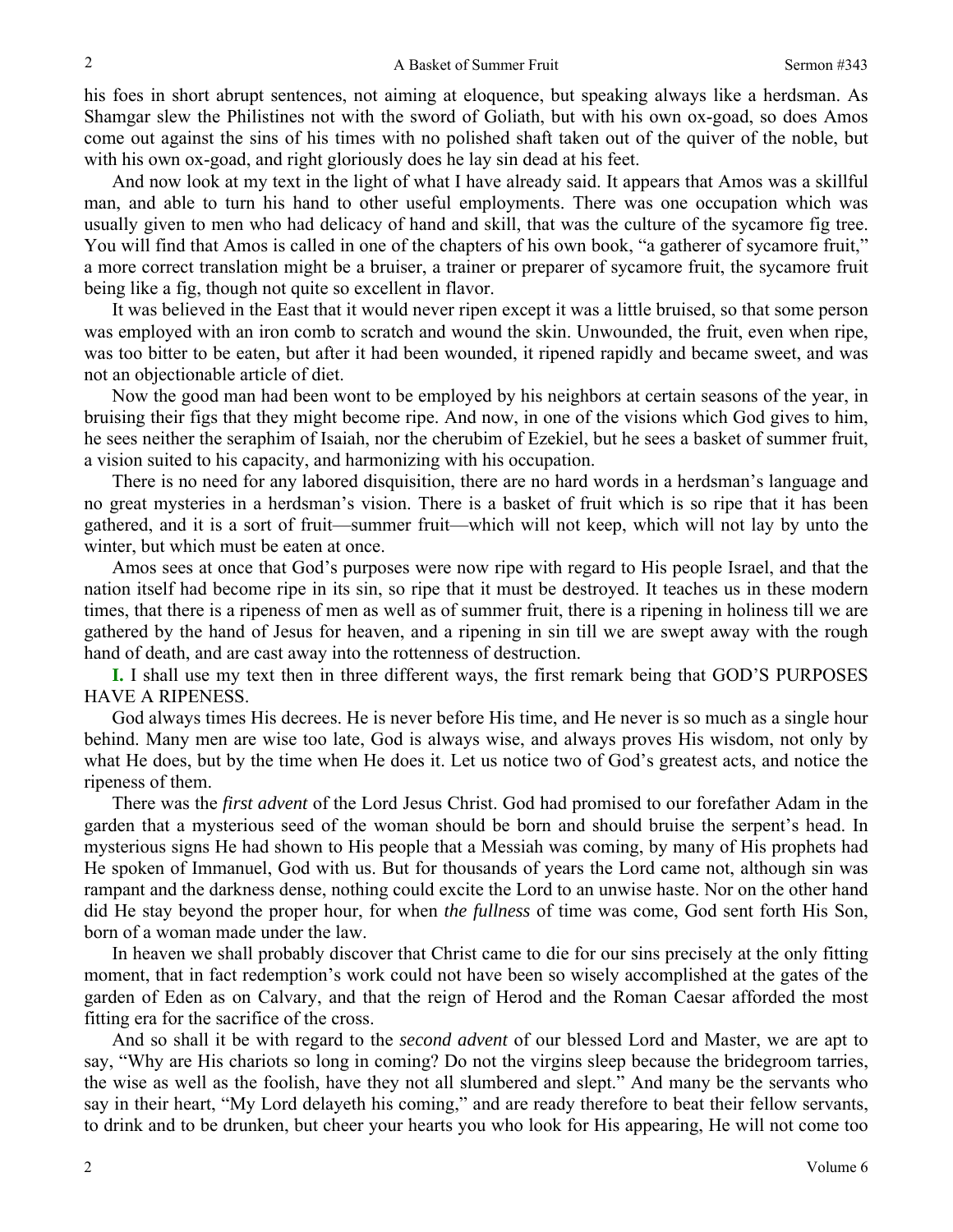hastily, for why should the sun arise until darkness has had its hour. Nor will He delay His appearing one moment beyond the proper time, for should not the sun beam forth in the morning?

We know and are persuaded that when He shall stand a second time upon the earth, it shall be as much the fullness of time for Him to come, as it was the fullness of time when He came at first. When His feet stood on Calvary they stood there in good time, and when they shall stand on Olivet, and when He shall judge the nations in the valley of Jehoshaphat, then too shall He come at His proper time and His proper season.

Watch then, beloved, watch and wait earnestly, be not discouraged or cast down, "One day is with the LORD as a thousand years, and a thousand years are but as one day." He *shall* come, and you shall behold Him in His glory, and shall be partakers of the splendor of His reign.

And now I shall wish for a moment to apply this great truth of the ripeness of God's purposes to your own personal affairs. You believe that the advents of Christ are well-timed. Indeed, beloved, so is every act of God. The time when you were called by grace was the proper time for you to be converted. That hour when Jesus looked on you with an eye of love, when you were dead in sin, was a time of love, and it was a time of wisdom too. God did not wait too long, else you might have been driven to despair or to desperation in sin.

He did not come too soon. You may have wished that He had come before, but doubtless He had some end to serve, that in permitting you to learn more fully the lesson of your own sinfulness, you might be the better prepared to adore the infinite, matchless, sovereign grace, which has now plucked you as a brand from the burning.

Your calling, I say, was well timed. It came to you not as unripe fruit shaken from the tree, or beaten off by hailstones, but as fruit that was gathered in its season. So, mark you, shall it be with all that occurs to you in life. Your trials always come to you at the right moment. Do you doubt it? Do you say that troubles always follow troubles? that they are not equally enough distributed, and that you generally receive one severe blow just when your strength and patience have been exhausted by the endurance of another?

Ah, this is the language of your reason, but the language of your faith should be, "Great God, I leave my times and seasons in Thy hand, for well I know if Thou smitest me again and again, and again, it is that Thou mayest multiply to bless me, that my manifold trials may produce in me manifold blessings."

So be of good cheer, my hearer. I know that in looking back you have seen that your troubles have come to you in the right time. Have they not always come just when you had strength to bear them, or else, have they not come just when they were required to wean you from this world, to deliver you from carnal security into which you had well-nigh fallen, or to wake you up from some deadly slumber of indifference, which might have destroyed you.

And mark you, as your trials so your deliverances. You want deliverances *now*. God will not give it to you in *your* time, but in *His*. He will not send to you His mercies before their date. You shall wait until the tribulation has had its perfect work, by producing patience, and then the hour of your extremity shall be the hour of God's opportunity. He knows when your strength is spent, and you are ready to perish, then shall the Sun of Righteousness arrive with healing beneath His wings. Your deliverances from trouble shall always come to you in time enough, but they shall never come too soon, lest you be proud in your heart.

Learn, you believer, to be resigned to God's will. Learn to leave all things in His hand. 'Tis pleasant to float along the stream of providence. There is no more blessed way of living than the life of faith upon a covenant keeping God—to know that we have no care for He cares for us, that we need have no fear, except to fear Him, that we need have no troubles, because we have cast our burdens upon the Lord, and are conscious that He will sustain us.

And oh how sweet is it to look forward to the day of our death in this way, to feel that "plagues and death around us fly," but "Till He please we cannot die," that we may walk among a thousand graves, but no grave shall open its mouth for us, that we may stand where pestilence is blazing forth and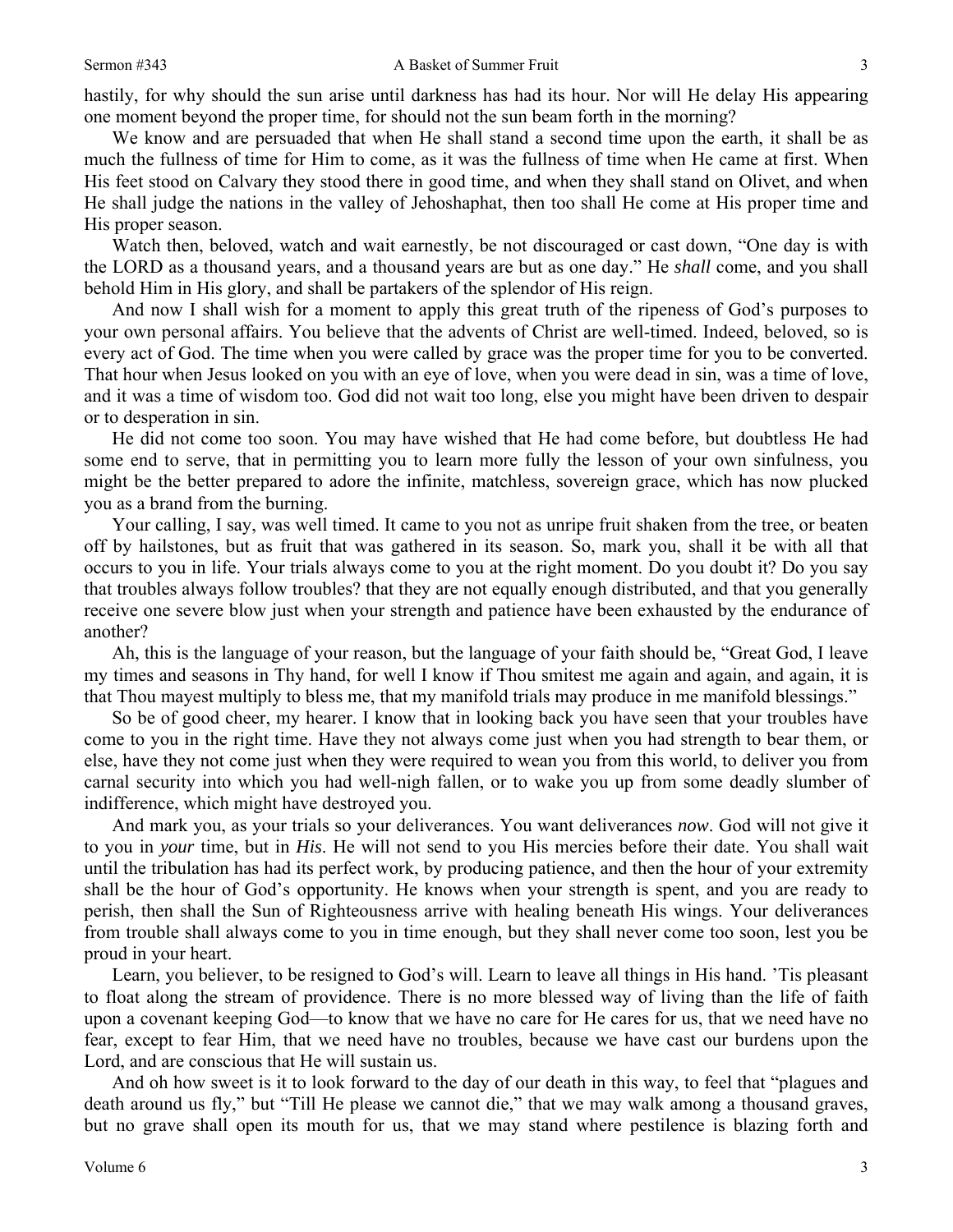devouring the nations as the fire devours the stubble, but we must be secure. We are immortal till our work is done. God's purpose for our death shall not be fulfilled till that purpose is ripe, and surely we would not have Him wait longer than His appointed time.

I take this first head by way of cheering my own heart and yours, for I am persuaded that the doctrine of predestination—the blessed truth of providence—is one of the softest pillows upon which the Christian can lay his head, and one of the strongest staffs upon which he may lean in his pilgrimage along this rough road.

Cheer up, Christian! Things are not left to chance, no blind fate rules the world. God has purposes, and those purposes are fulfilled. God has plans, and those plans are wise, and never can be dislocated. Oh trust you in Him and you shall have each fruit in its season, the mercy in its time, the trial in its period, and the deliverance in its needed moment.

**II.** And now I turn to the second point—that NATIONS HAVE THEIR RIPENESS, AND THAT WHEN THEY COME TO THEIR RIPENESS THEY MUST BE DESTROYED.

We may see in this basket of summer fruit a picture of them. In the case of these summer fruits there was a need that they should be at once eaten. And there is a need when a nation has become ripe in sin that it should be given up to destruction. There are such things as national sins, and there are consequently such things as national punishments. In looking back upon the history of the world, though skeptics might entertain a doubt as to individual transgression and personal punishment, they must confess that there have been such things as national judgments sent from the hand of God.

If I could take you today to the dreary wilderness of Babylon, I would bid you listen to the hooting of the owl, and shiver amid the lonely ruins. I would remind you that this was the throne of one of the greatest monarchs. You ask, "And why were these people swept from off the face of the earth? Why has the palace been consumed with fire, and the beautiful city become desolate?" We can give you but one answer, that the sin of this people at last became so intolerable that from the very force of its own rottenness it crumbled to decay.

We take you again to Greece, and bid you stand among the fallen pillars of its glorious temples, we show you the broken memorials of its ancient idolatry, we point to the fact that all the glories of Alexander, of Macedon, have long since been eclipsed, and if you should ask the same question as you did at Babylon, "Who slew all these and gave their cities for a prey?" it would not be a sufficient answer to assure you that the tooth of time had devoured these palaces, or that passing ages and the natural shifting of the focus of civilization had made those things totter to their fall.

It was the sin of the Grecian state that brought upon it its ruin. If it had not been given up to inordinate luxury, if its hero soldiers had not degenerated into robbers, if its statesmen had retained their early integrity, if the nation had been as manly, as pain-enduring, as upright, as they were in days gone by, Greece had not ceased to exist, the Roman iron could not have been a match for the Corinthian brass, the battle would have lasted long, and Spartan valor would have driven back the Roman legions. Had they been free in heart they would have been free from the iron yoke. They had enslaved themselves long before the Western empire had subdued them.

So was it with old Rome. Long did God endure with it. Emperor succeeded Emperor—or rather, let me correct myself—fiend succeeded fiend. It seemed as if hell strove to outdo itself by sending forth a greater monster than the last, all of them brutish, with but few exceptions, most of them cruel, every one of them capricious. And God bore long with the sins of the old palaces of Rome, long did He endure her base idolatries, and her cup that was filled with the blood of the saints.

But at last He spoke, and it was done. The northern swarms soon swept away the flimsy remnants of an empire, whose moth had been its own corruption. We believe that it is the same with Rome at present—the Popedom. Iniquity had been heaped upon iniquity, worse than even Pagan Rome was guilty of. The persecutions of Pagan Rome against God's saints have been excelled by Popish Rome.

If there were fiends in Rome before, I know not how to describe these men who have persecuted God's saints in days gone by, and yet could claim to be vicars of God. Oppression has been heaped upon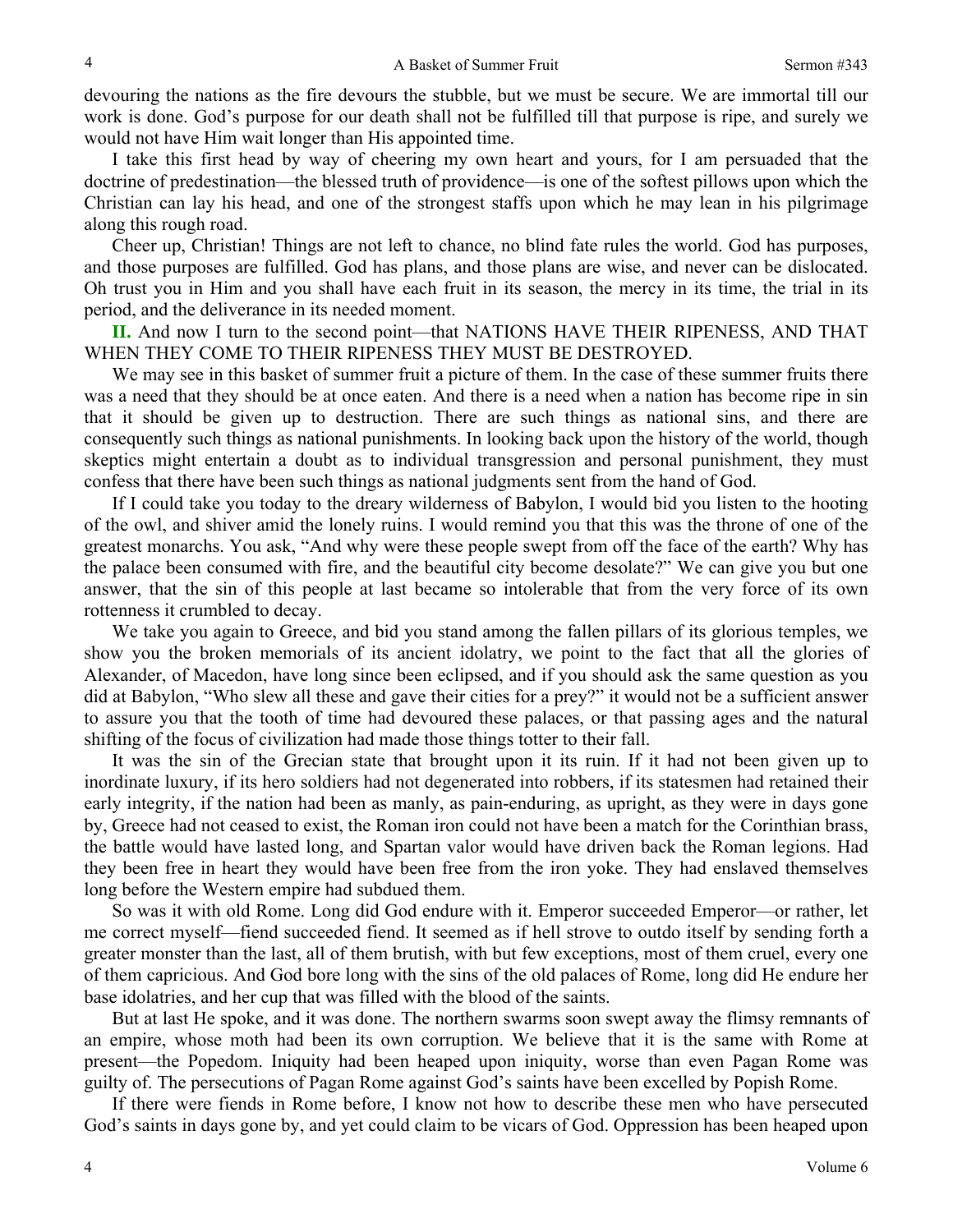5

oppression, blood has followed blood, iniquity has cried unto iniquity, and lo, the sword of God is at the gate of Rome.

Lo, God, even now in the thundercloud hangs over the palace of the Vatican. And if for awhile the judgment shall be withheld, it is because the iniquity is not yet full. Another Perugia, another slaughter of innocent men, another attack upon the Gospel, another attempt to burn the Scriptures, and Rome shall have consummated her guilt, and then shall the nations of the world eat her flesh, and devour her as with fire, and a great cry shall go up from earth, "Babylon the great is fallen, is fallen, is fallen!" and then shall be heard the song in heaven, "Hallelujah, hallelujah, for the smoke ariseth for ever and ever, and the Lord God omnipotent reigneth."

Let us not, however, in our self-righteousness, fancy that this fact has no relationship to us. We as a people have been verily guilty. I trust it cannot be said of us that our iniquity is full, but much, very much of sin has there been. Has not drunkenness run down our street? Has not infidelity had its favored haunts in all our towns? Has not Sabbath breaking been a continual and a crying sin? Has not England grievously offended God in thrusting her poisonous drugs upon an Empire which sought them not? Have we not often been the aggressors, and in our lust for the extension of empire in the East has not many a deed been done for which an Englishman might blush?

We have all good need when we are making intercession for the nation, to repent before God for our national sins. We are a proud people, no nation upon the earth can match us for boasting. We have larger words to speak concerning our own dignity than any other race of men. It were well for us if we had humbler words before the throne of God. I believe we are a more highly favored nation than even Israel of old. God has done more for Britain, or certainly as much, as he did for Abraham's race, and even if we have not rebelled and revolted as often as did Israel in the wilderness, yet our little rebellions, if they were so, would be great because of the greatness of God's goodness.

Oh Christians! be in earnest, that this land may be filled with grace, be earnest in prayer, that the torrent of our iniquities may be dried up, lest haply that supposition of a great historian should at last become a fact, and the New Zealander should yet sit on the broken arch of London Bridge, wondering that so great a city could have passed away.

We are not sure that Nineveh and Babylon were as great as this metropolis, but they certainly might have rivaled it, and yet there is nothing left thereof, and the dragon and the owl dwell in what was the very center of commerce and civilization. And may it not be so with us, and may not the name of Anglo-Saxon be blotted out, unless we repent, unless we seek God and pray that this nation may be in covenant with Him, and may abide faithful to Him, even till the Lord Jesus Christ shall come and absorb all monarchies into His own great empire which shall extend from sea to sea, and from the river even unto the ends of the earth.

**III.** I shall now pass to that which is the main business of this morning's work. May God help me therein, and give me both physical and spiritual strength. I now come to deal with each man before me. The basket of summer fruit which Amos saw before him, I would now bring before your own eyes. You see it—the basket full of fruits—quite ripe and requiring to be eaten. Here is the picture of what some of us are, and what all of us must be.

In the first place, with the righteous man there is a time of ripening. In one sense the moment a man is converted he is fit for heaven, in another sense, he is not fit, otherwise God would take him at once to Himself. The Christian, when first converted, is but a bud upon the tree, a mere blossom. There is need that he grow unto perfection, and that that fruit should become ripe fruit. Christians are every day ripening by the perfecting energy of the Holy Ghost, without whom they can never advance in the divine life. But the Holy Spirit uses means, and upon these I shall enlarge.

Believers are each day ripening by the care of God, the great husbandman who looks for fruit from men, and walks among the trees each day, and bids the sunshine of His love and the dew of His kindness fall upon them, that they may bring forth much fruit. They are ripened by every providence which passes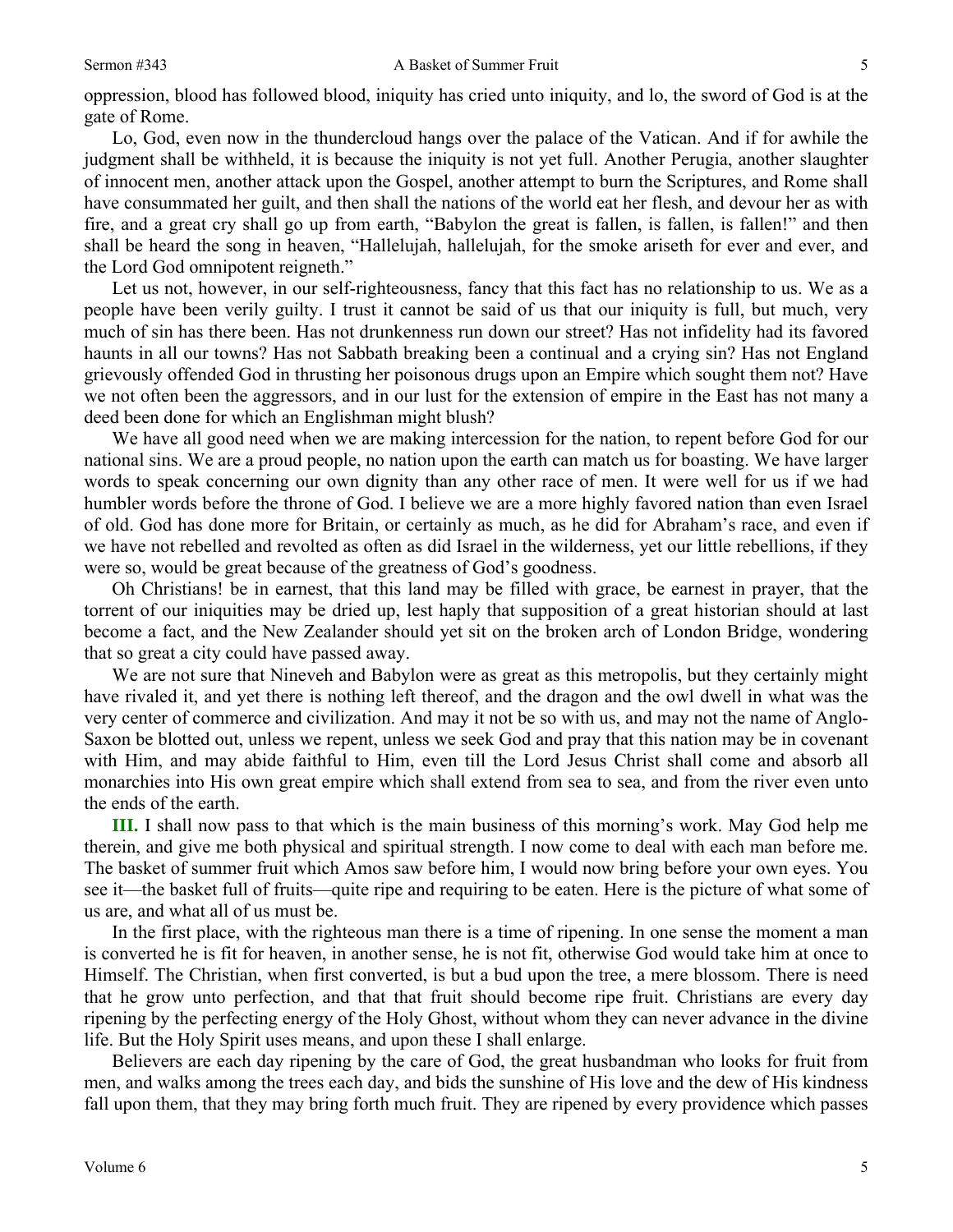over them. The cold wind ripens them, even winter's frost, which might destroy our fruit, ripens that which grows in the garden of the Lord.

The sorest tribulation which ever exercises a believer is a ripening dispensation, and is making him ready to stand in the full development of his grace before the glory of his Father's throne. In fact, without affliction no Christian can ever ripen. He is like the sycamore fig of Amos, there must be the scratching of the rind of the fruit, there must be a bruising with the iron comb, or else ripe the Christian will not become.

We may grow in some things by prosperity, but true ripeness in grace can only be obtained in adversity. Our cares, our losses, our crosses, our depression of spirits, our temptations from without and from within—these are all ripening dispensations, they are making us ready for the time when our beloved Lord shall come and gather us into the basket, like apples of gold in baskets of silver.

We are being ripened each day, I trust, by what we hear under the ministry, and by what we read in God's Word. The means of grace co-act with God's dealings in providence. Our prayers ripen us, the blessed supper of our Lord helps to ripen us, our seasons of fellowship with Jesus—the sweet promises which are every day fulfilled, the assistances which are rendered necessary by the incidents of each day—all these things work together for good to them that love God.

They are dividing us each day from the earth, loosening our roots, cutting the strings which bind us here below, pluming our wings for the last great flight—when, leaving earth with all its ties behind us we shall enter into the realities of the bliss which remaineth for the people of God.

But you ask me in what respect the Christian is ripening. I reply he is ripening in *knowledge,* he is learning each day what he knew not before. He begins now to spell over the heavenly alphabet, and there be some of the words of the celestial tongue which he can speak most plainly. He begins to comprehend with all saints what are the heights and depths and lengths and breadths, and he knows the love of Christ, which passes knowledge. Things which were mysterious to him once are plain enough now, and riddles are become simplicities. He is no more a child in knowledge, but is become a man in understanding. He shall ripen in knowledge until he shall know even as he is known.

So does he advance each day in *experience,* that experience of his which was but as a little unripe fruit, has now swelled out into the full orb of the ripening pomegranate. He has felt, and tasted, and handled of the good Word of God. Religion is not a theory to him now, it is a matter of fact. He knows whom he has believed, and he is persuaded that He is able to keep that which he has committed to Him.

And increasing thus in knowledge and experience he ripens also in *spirituality*. He becomes less worldly, he shakes off more and more the cares which once were chains to him. He bears his trials more easily than he once did. A great wave that would have drowned him now merely washes his loins with its foamy crest. He is not afraid of evil tidings, his heart is fixed, trusting in the Lord. He is not now grasping after this world's wealth, he seeks to fill a treasury into which the moth cannot enter and where thieves cannot break through and steal.

And as he ripens thus in spirituality, he ripens in *savor,* his conversation becomes more full of marrow, he is not now like Pharaoh's lean kine, nor like the ears of corn that were dried and shriveled in the east wind. He is an instructor of the ignorant and a teacher of babes. You listen to him, you watch his daily walk and conversation. He is one from whom you may learn much, a person who is to be imitated, for there is a sweet smelling perfume of fellowship with Christ about him in all that he says and all that he does.

He is a ripe Christian, ripening for heaven, and you may add to this that he now becomes more *kind in spirit* than he was before. The asperities of his youth give way to cordial kindness in his old age. He learns to overlook faults which irritated him when he was younger, he learns to bear with the young and with the silly, for he remembers that he was once young and foolish too. He has compassion for those who are out of the way, and a kind and encouraging word for the distressed, and he goes about with a beaming countenance, looking indeed like a ripe fruit with a rich bloom upon it, a pleasant sight for the great husbandman.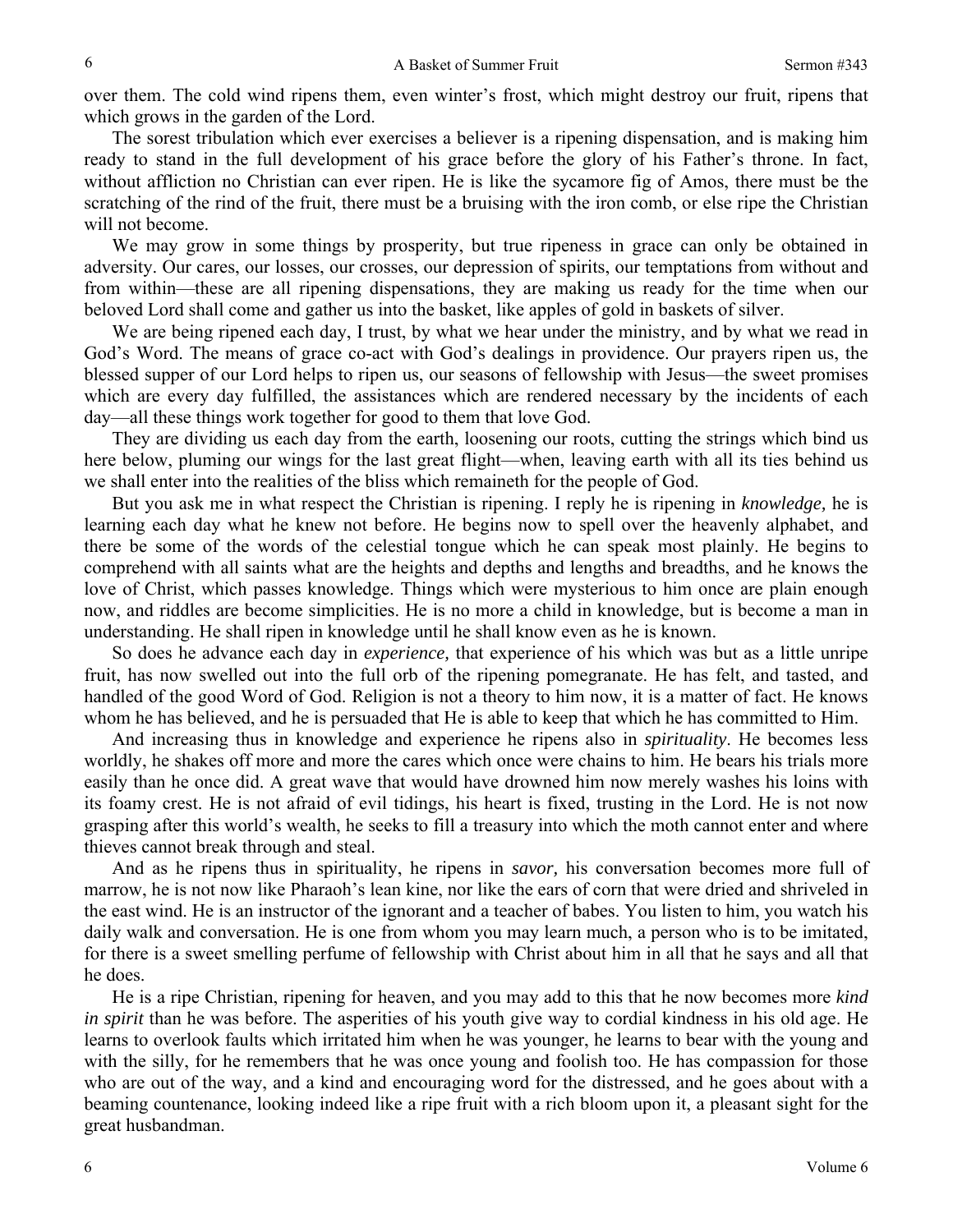If, brethren and sisters, this is accompanied with old age, it is indeed a fair vision to see a Christian fully ripe. I think if I needed an illustration of one who as often as I saw him, always seemed to be fruit fully ripe, and whose recent death thoroughly well justifies my belief, I might refer to that venerable and excellent servant of God, Dr. Fletcher. He had in his youth sharp and severe trials and troubles, but they helped to ripen him. He had to bear up continually with arduous labor, always sweetened with unusual success.

My acquaintance with him was only in the declining years of his life. He was always as I knew him, an example of a ripe Christian. He had always a kind word ready upon his tongue, and never wanted a generous thought bubbling up in his heart. If an enemy spoke against you, he would say, "Never mind them, let them write until they wear the nibs from their pens, and do not answer them." If he suspected that others thought harshly of you, he would always have an excuse for the young beginner, or if he did not make an excuse in your presence, yet he would give you a word of encouragement.

Ah! I dare say many of you have seen him during this last year or two. That noble countenance, that fatherly expression, that overflowing love, were all signs that he was getting ready for the hand of the blessed Master to take him to Himself. God forbid we should have wished him to be here longer! Was he not ripe? Let him then be taken home, God forbid we should have desired that he had gone earlier, he would not have been ripe, but when fully ripe the Master removed him.

I cast my eye round upon some of you, dearly beloved, some of you whose heads are bald, and others of you who wear that crown of glory, woven of grey hairs, and I do trust it will be so with you, that each day shall be making you more and more meet for your Father's presence. So when the silver cord shall be loosed and the golden bowl shall be broken, when they that look out of the windows shall be darkened, and when the pitcher shall be broken at the cistern, and the wheel shall be broken at the fountain, may your spirit return in gladness to God who gave it, that you may rejoice in Him forever and forever.

I do not like to see a Christian die like a boy who leaves his play because he is tired of it, and I do not, on the other hand, like to see a Christian go from this world like a boy who is flogged out of his play and who is sorry to leave it. I like to see him like a fair ship which has all its cargo on board and all its passengers on deck. The flags are flying and the pennants streaming in the gale, all the canvas is fully stretched, and it waits till it is just high tide. The tide begins to roll out towards the sea, and it sails on the head of the tide with the wind bellying out the sails, and so has the soul an abundant entrance into the joy of its Lord. May it be yours and mine, as many years as we shall live, to be each of us ripening for the "rest which remains for the people of God."

Lastly, and very solemnly, now may God the Holy Ghost bless what I shall have to say concerning a ripeness with which the sinful and ungodly, all of you who are unconverted, are ripening. You are being ripened from within, the depravity of your own heart is developing itself every hour, and though the heart can grow no worse, yet will the outward life grow worse by a ripening process from within. The fermentation of your own depravity shall prepare you for destruction.

Satan too, is daily busy with you, to try and make you grow in vice. He is an apt teacher, for well is he skilled in it, and he will leave no stone unturned to make the young beginner in sin sit in the chair of Belial, and become a very Doctor of Damnation. Yea, as a creature planted in the field of providence you are daily ripening in sin.

Are you prosperous—do you not become proud? Do things go amiss with you—do you not murmur against God? And are not your pride and murmuring each a species of ripening for the great day of God's wrath? Ah! and I speak to some today, who are getting ripe in sin by being taught and instructed in evils which they never knew before! Young man, have you been lately taken into a firm where you have been taught by other young men, more advanced than yourself, some new folly, some new iniquity which you never knew in your country home? You are being ripened for hell.

7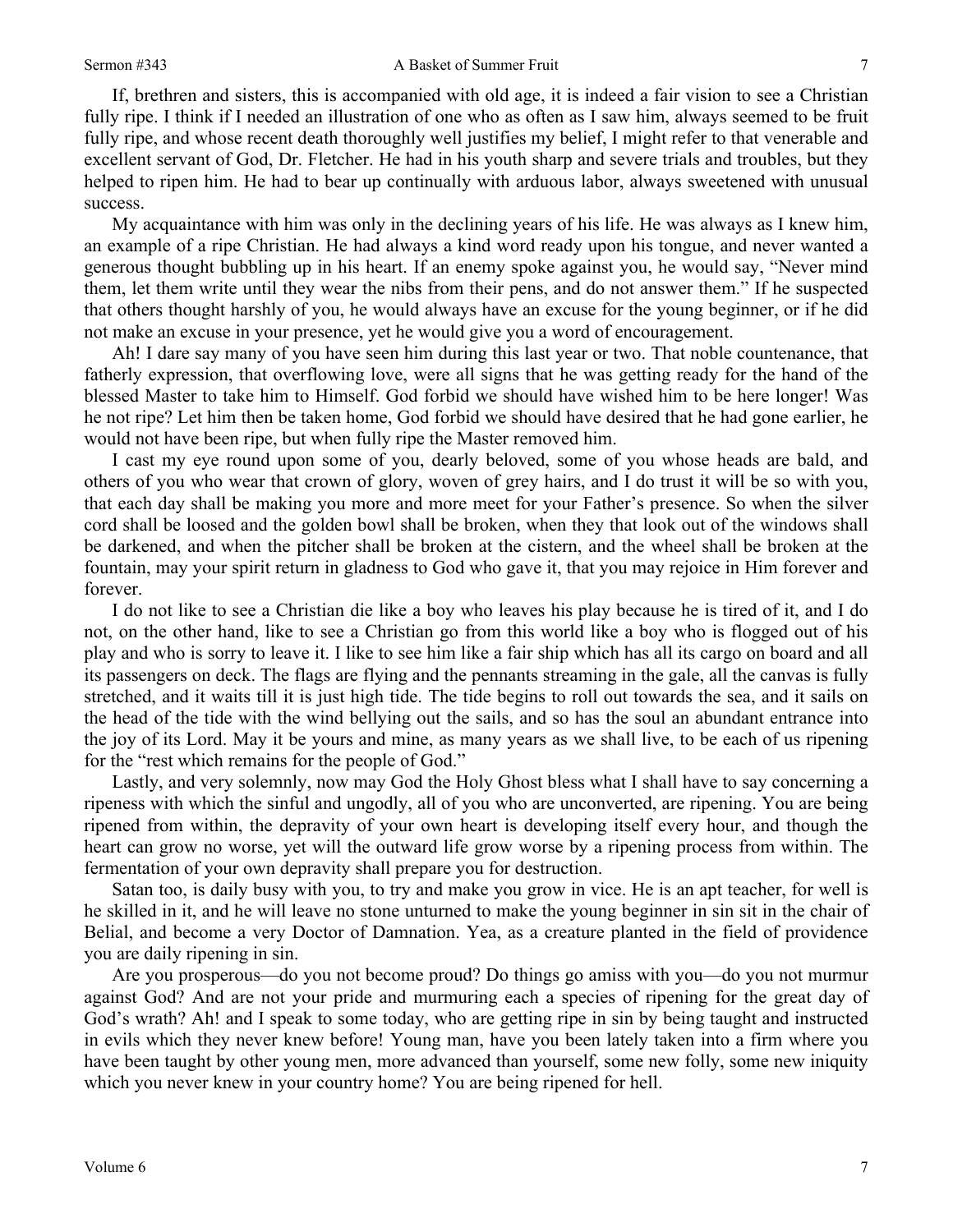Old man, have you just come to that period in life when you are able to teach others iniquity, and guide others into sin? You are not as Amos, who would ripen fruit for God, but you are become a bruiser of sycamore fruit for Satan, helping Satan to ripen the fruit in his own diabolical garden.

I speak to some here this morning who have strolled into this Hall from curiosity, who are growing *very* ripe in sin. You look back upon the days of your boyhood now, with wonder—wondering, as you say, that you could ever have been "so green," so foolish as you then were. Ah! but what is your wisdom now? Has it not been an advancement in guilt? Have you not looked upon sin so long that you are being changed into its image, from iniquity unto iniquity, as by the very work of Satan himself? Are not some of you conscious that you know things now that you did not know years ago, and that you can indulge with hardness of heart in crimes that would have startled you in days gone by?

Oh, look back I beseech you, upon the hours of your comparative innocence, and mourn over the thought that you are growing riper, and riper, and riper each day, and everything that happens to you is conspiring to make you rotten-ripe. Ere long you will fall from life's spreading tree and utterly perish.

And do you ask me in what it is that the sinner ripens? I could not give you particulars in such a case as this, but certainly most sinners ripen in knowledge of sin, and they ripen in love to sin, and they ripen also in the hardness of heart which enables them to commit sin with impunity. And with some, sin has attained such a ripeness that they dare to blaspheme God. They have grown so rotten ripe, that they will even dare to say there is no God, or think that He is blind, or ignorant, and will not see and punish sin in the sinner.

It is an awful sign of nearness to hell when a man begins to *think* that he can doubt the existence of a God. I consider that time is lost in controverting with men upon this point. We are not to controvert but to denounce. I should not expect to teach a serpent to change its hissing for music, nor do I think that while men are unregenerate it is of much use to teach them to change their infidelity for formality. God Himself must convert those who have gone into infidelity with His own Word, for our reasonings are powerless. We must pray for them, yet must they be left in His hands, for it is a deep ditch, and the abhorred of the Lord do fall therein.

I may have in my presence too, some who have become so rotten ripe that they will not only curse God themselves, and despise religion, and violate every precept of it, but they will not tolerate religion near them. They cast slander upon every godly action, they persecute their relations who fear the Lord.

Ah, sirs, you do but show what spirit you are of. Your actions do but discover the inward baseness and depravity of your hearts. Take heed to yourselves—take heed. When you see the ripe fruit upon the tree you expect it shall soon be gathered, and when I hear of those ill deeds of yours, I may well expect that your damnation shall not long tarry, but that the pains of death shall soon close themselves upon you.

You are ripening, sinners, you are ripening, and unless God change your hearts, your gathering time shall soon come. And for what are you ripening? You are ripening for death—ripening for eternal judgment, and ripening for the wrath of God. Will you take this fact home with you? If I cannot speak to you this morning as I would, at any rate I will speak to you as I can.

Oh unconverted men and women, I conjure you take this with you, you are ripening for hell. And some fruits ripen very quickly, and those that ripen slowly ripen surely, and the gathering time shall come. The righteous shall be gathered, and be as apples of gold in baskets of silver, and you shall be gathered, and be as grapes of Gomorrah and be cast into the winepress of divine wrath to be trodden in His indignation.

Does the prospect please you? Are you prepared to make your bed in hell, and to lay down in everlasting burnings? Oh, remember, if you take the road, you must take the end, if you will have your ripening time of sin, then your rotting time must be a time of damnation. "Be not deceived, God is not mocked." He will not change His dispensations for you. "He that goeth on in his iniquity, hardening his neck, shall suddenly be destroyed and that without remedy."